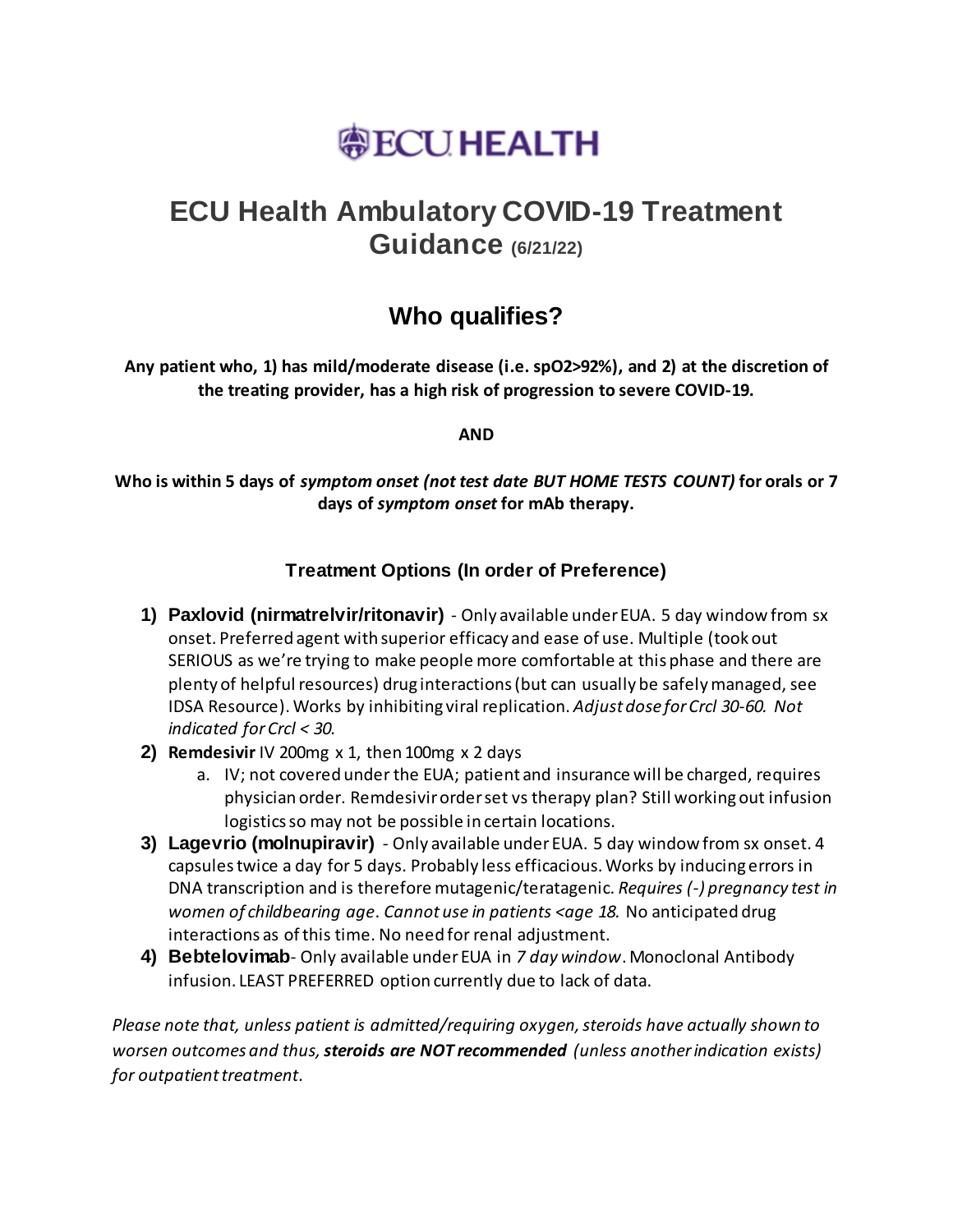### **How Do I Prescribe?**

● In the EHR, use the Covid Outpatient Antiviral Therapy SmartSet, see attached screen shot. NB: it's searchable in the SmartSet section.

○ ECU Pharmacy/Moye Blvd typically has oral meds or go to NC DHHS treatment finder: <https://covid19.ncdhhs.gov/FindTreatment>

● Providers are encouraged to treat their own patients. For more complicated patients, providers can consult the COVID Virtual Clinic with the EHR using AMB REFERRAL TO COVID VIRTUAL CLINIC.

● Patient or the provider can call the hotline (252 847-6500) M-F 8am-4pm. If needed the hotline can route patients to the Covid Virtual Clinic for oral treatment (if they don't have a PCP or other provider accessible, and not for remdesivir).

*\*\*Of note, the IDSA has a wonderful resource regarding management of drug interactions with Paxlovid:* [https://www.idsociety.org/practice-guideline/covid-19-guideline-treatment-and](https://www.idsociety.org/practice-guideline/covid-19-guideline-treatment-and-management/management-of-drug-interactions-with-nirmatrelvirritonavir-paxlovid/)[management/management-of-drug-interactions-with-nirmatrelvirritonavir-paxlovid/](https://www.idsociety.org/practice-guideline/covid-19-guideline-treatment-and-management/management-of-drug-interactions-with-nirmatrelvirritonavir-paxlovid/)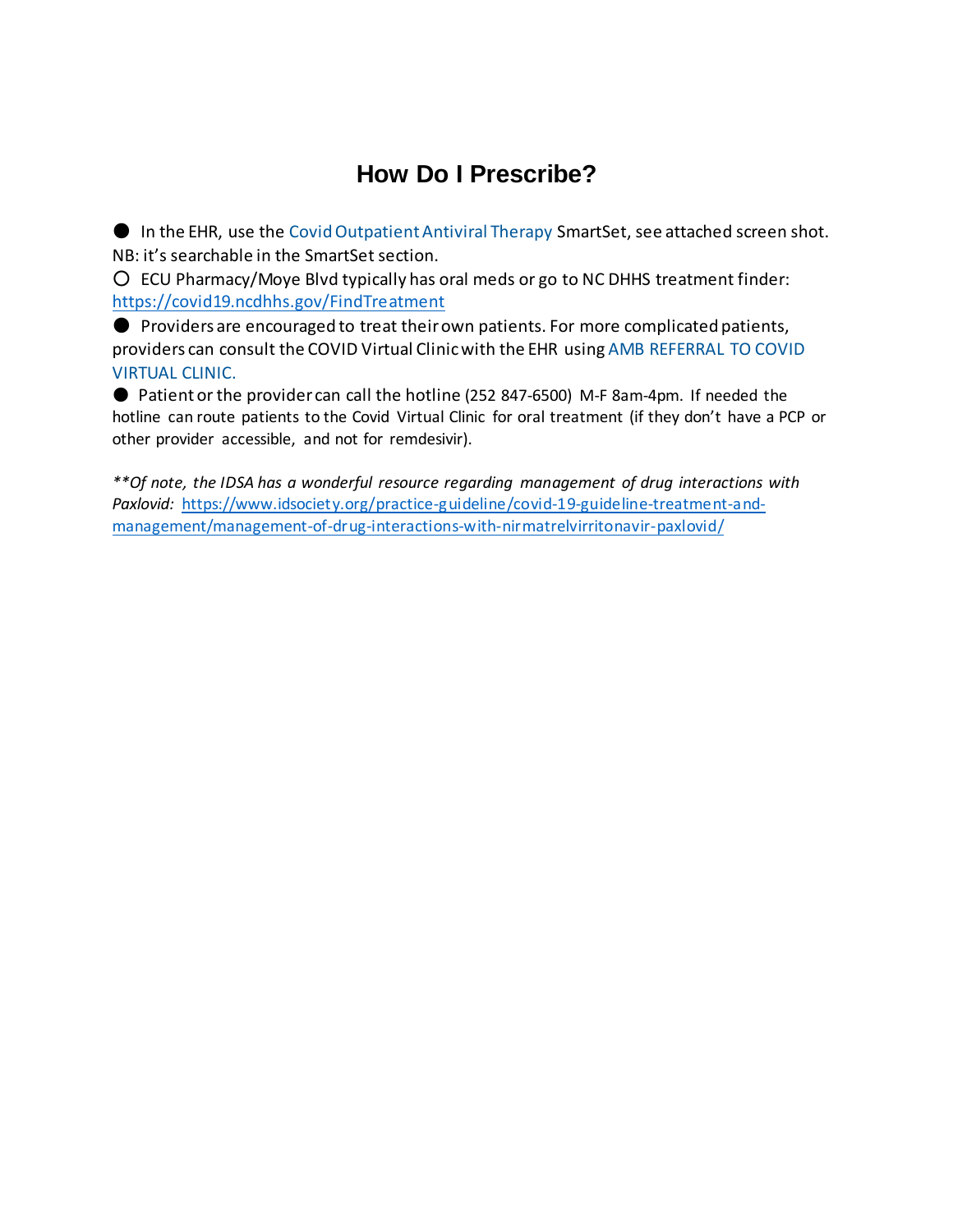